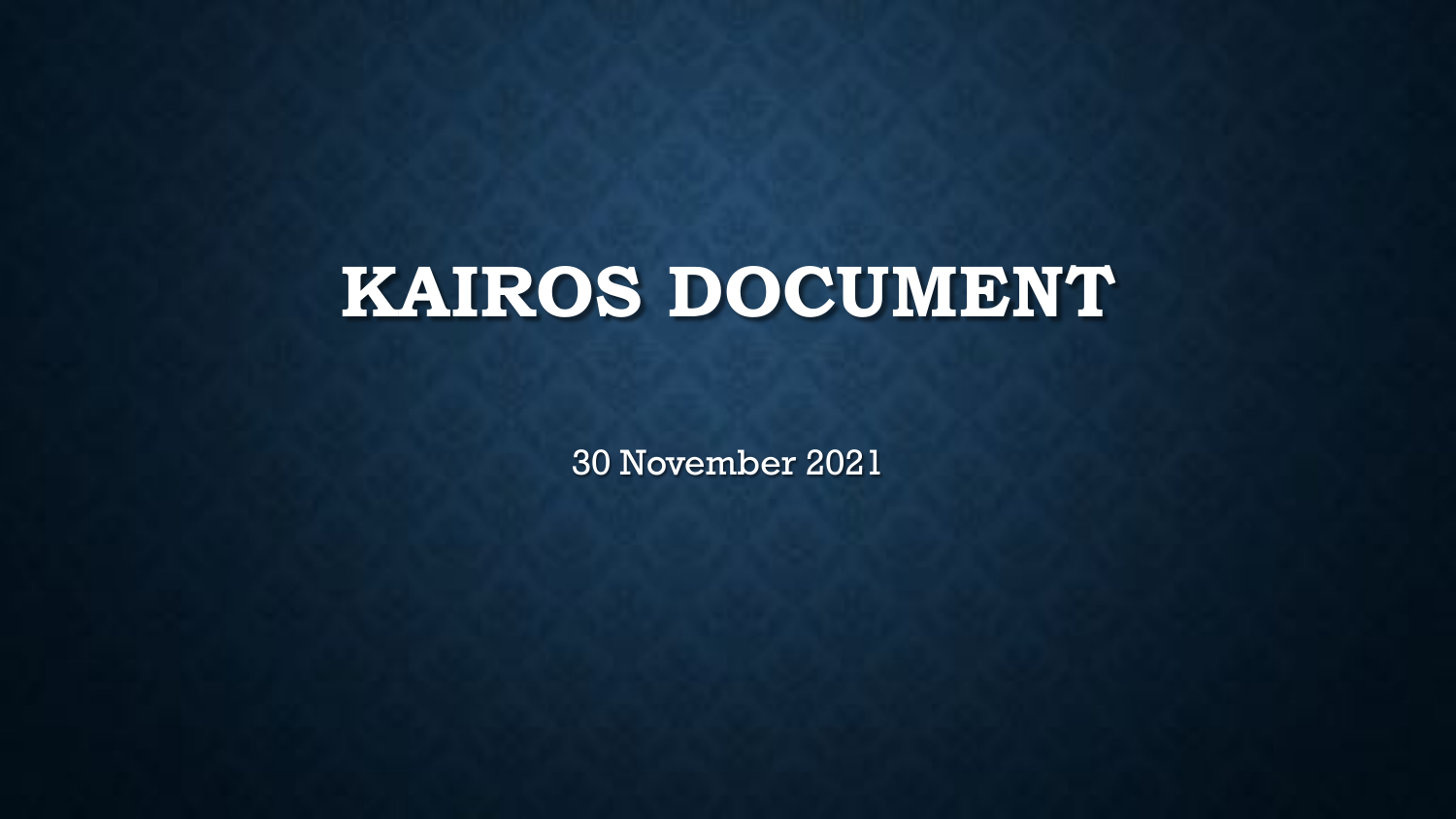### **DEFINITION OF KAIROS**

- Greek: The right time. A time when conditions are right for the accomplishment of crucial action
- In the bible: It is a time that requires a conversion from people, Mark 14-15. It is a moment of grace, an extraordinary time with a burden of responsibility.
- Romans13:11-13. It calls for action, conversion and transformation. A change of life.
- For the 1985 South African Kairos Document. This is the Kairos moment of GRACE and opportunity, the favorable time in which God issues a challenge to decisive ACTION.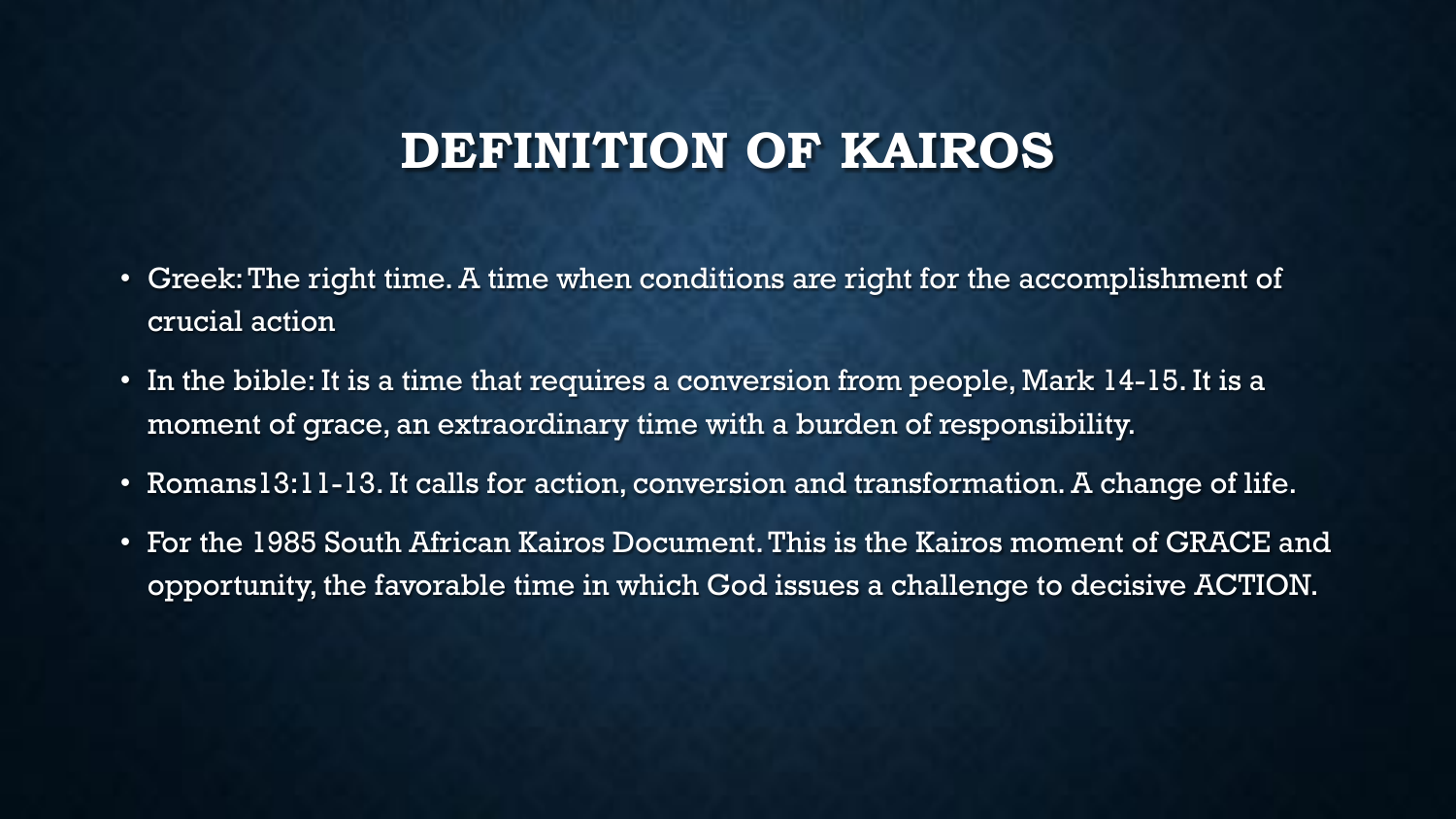### **KAIROS AND PALESTINE**

- Amman Call 2007. led to a Palestinian group of 15 theologians , clergy and lay people including 3 women working in consultation with international advisers on what became known as " A moment of truth"
- Launch in Bethlehem- December 11, 2009. A moment of Truth, A word of faith, hope and love from the heart of Palestinian suffering.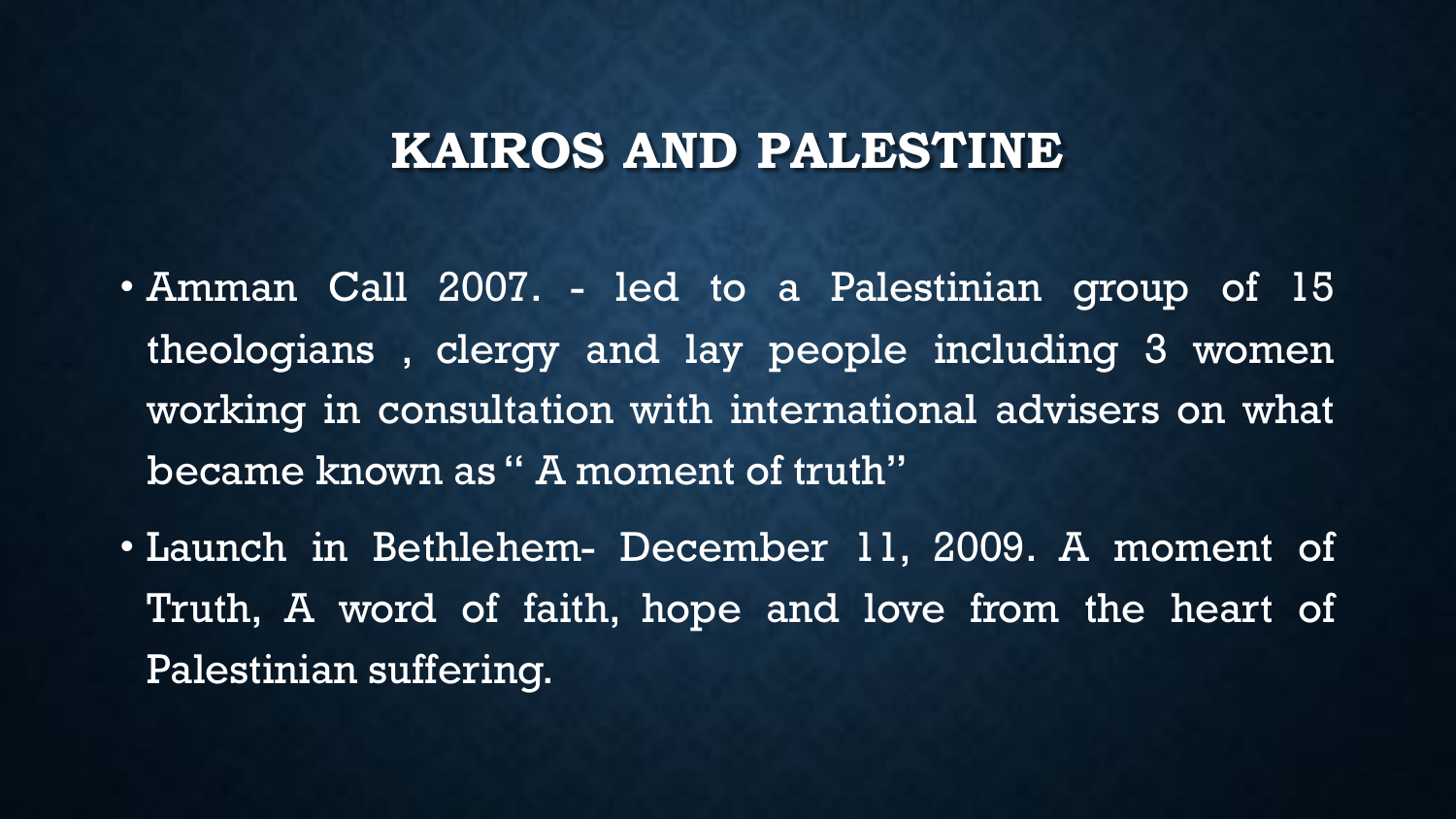### **KAIROS PALESTINE IN BRIEF**

- A summary of conditions in Palestine under occupation No peace
- Theologically: the word of God is a living word casting a particular light on each period,
- Resistance is integrated within Christian love that refuses evil and corrects the wrong.
- We condemn all forces of racism.
- International Community: Stop the double standards and insist on international law and good relations.
- Reach for a common vision
- The commandment of love: Christians remain steadfast at this time of trial.
- Message of love to Muslims, Jews and the World.
- A call to reject fanaticism and extremism
- We can organize our political life with all its complexity in the logic of love
- Come and See.
- Jerusalem the foundation of our vision
- In the absence of all hope, we cry out our cry of hope.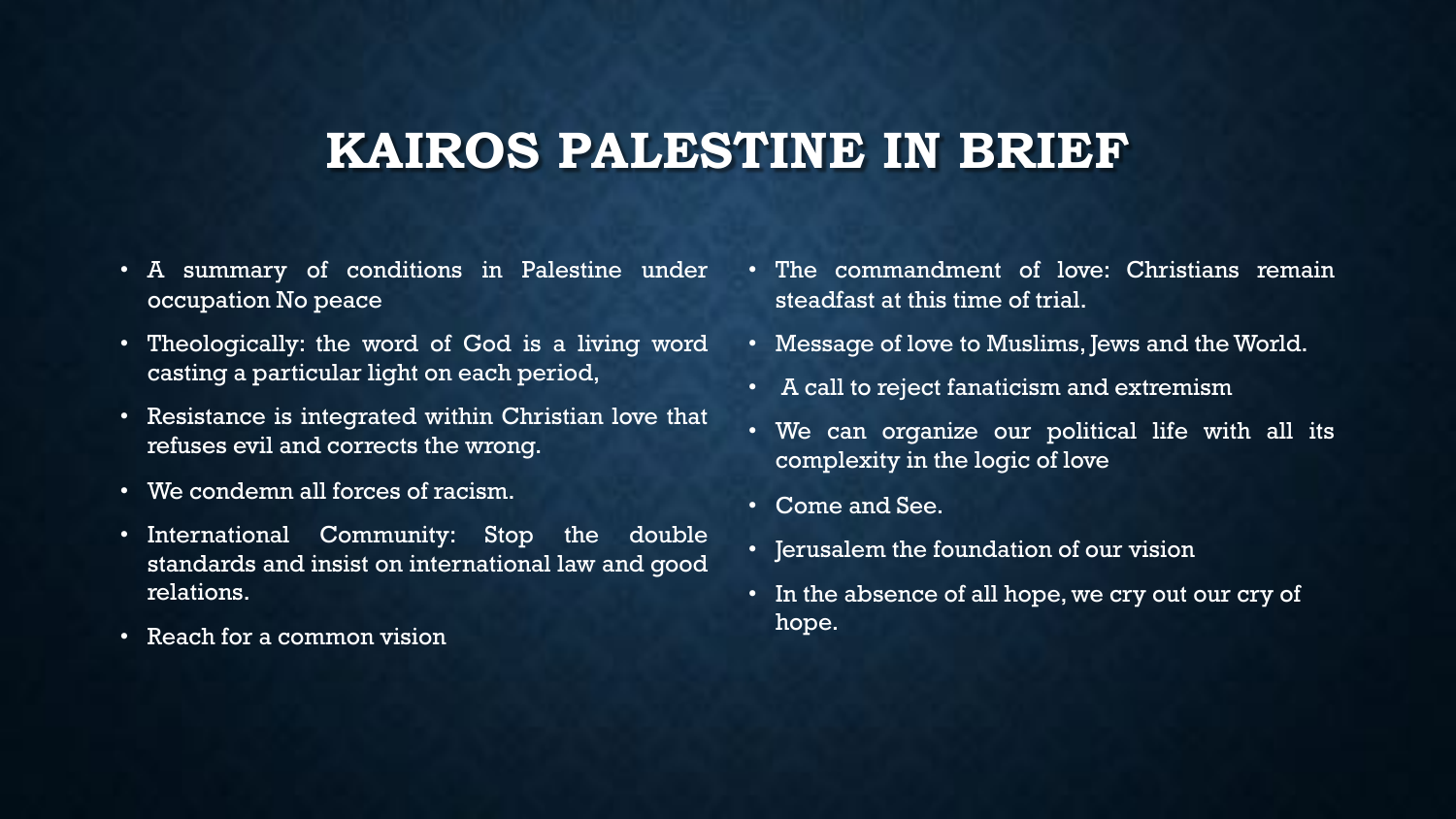### **WHAT CAME NEXT?**

- The document did not remain on the shelf. It brought awareness to both the indigenous, local community as well as internationals around the world advocating for a just peace.
- Circulated locally in schools, universities and churches as well as community centers and youth groups.
- Conference 2011 The Bethlehem Call: Attended by over 20 countries reiterated the principles, the call based on the logic of love.
- Boycott of Israeli goods declared as a non-violent tool to bring a change.
- Established International connections: Global Kairos Network formed, excellent reactions and immediate responses by some churches, The Methodist church in the UK, The Netherlands, the US.
- Connections:WCC, the National Coalition, Human rights organizations
- Translation into 22 languages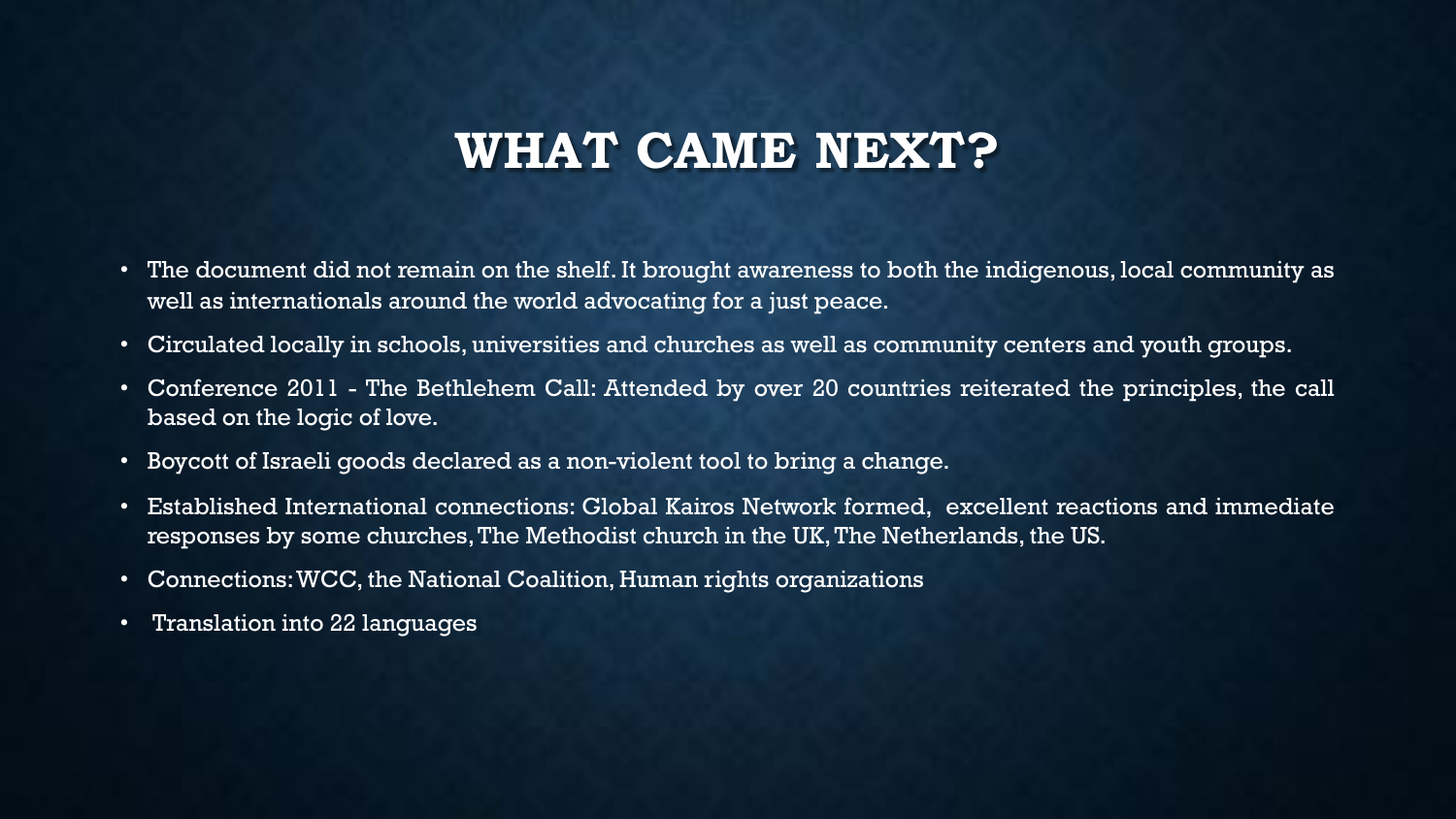

# The Wall has been broken down

The Israëli-Palestinian Conflict in the Light of Christian Faith and International Law

Kairos Palestine Netherlands | Friends of Sabeel Netherlands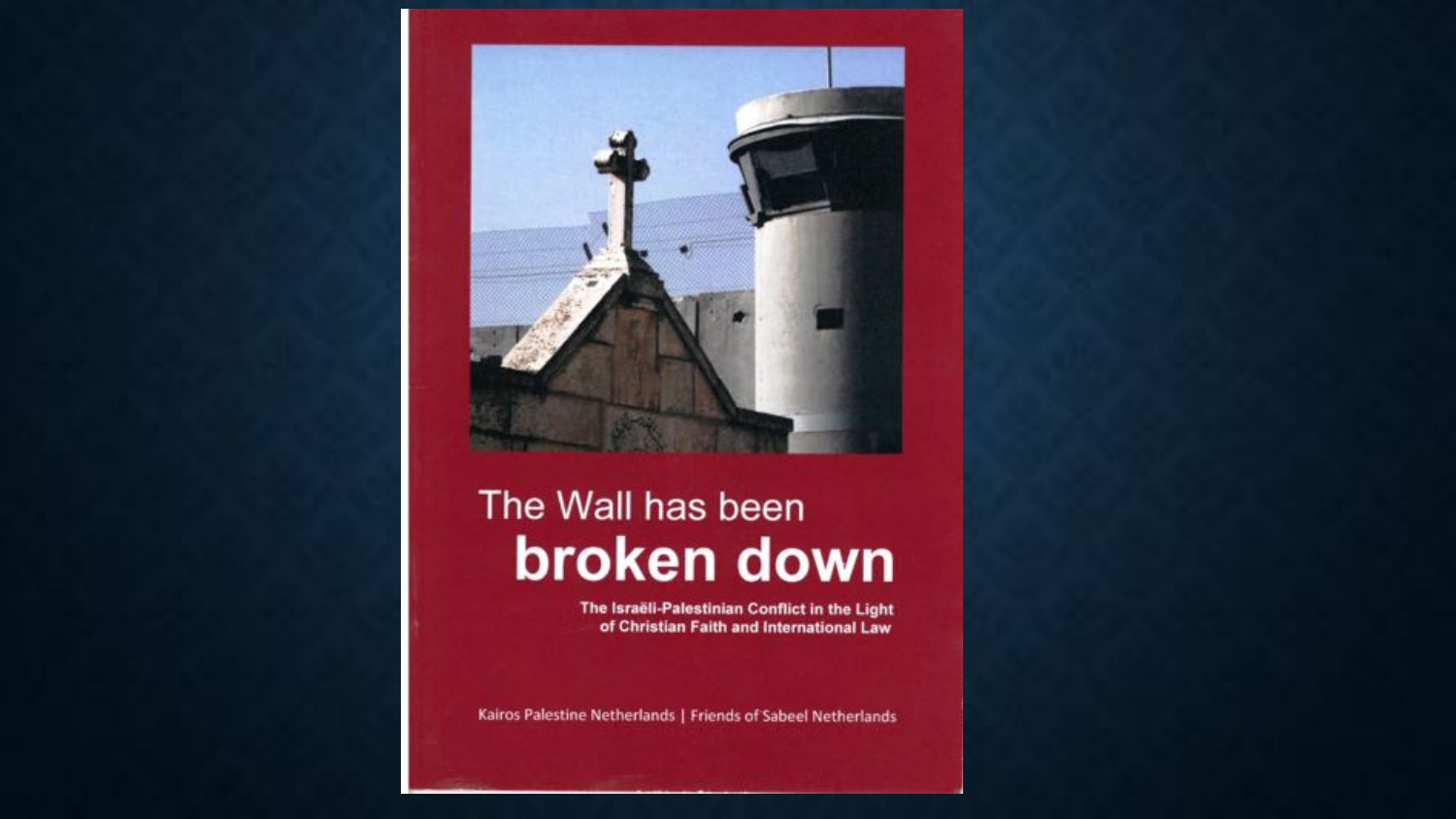#### **Call to Action**

## U.S. Response to the Kairos Palestine Document

Hope is the capacity to see God in the midst of trouble, and to be co-workers with the Holy Spirit who is dwelling in us.

> "A Moment of Truth." Kairos Palestine document, 2009

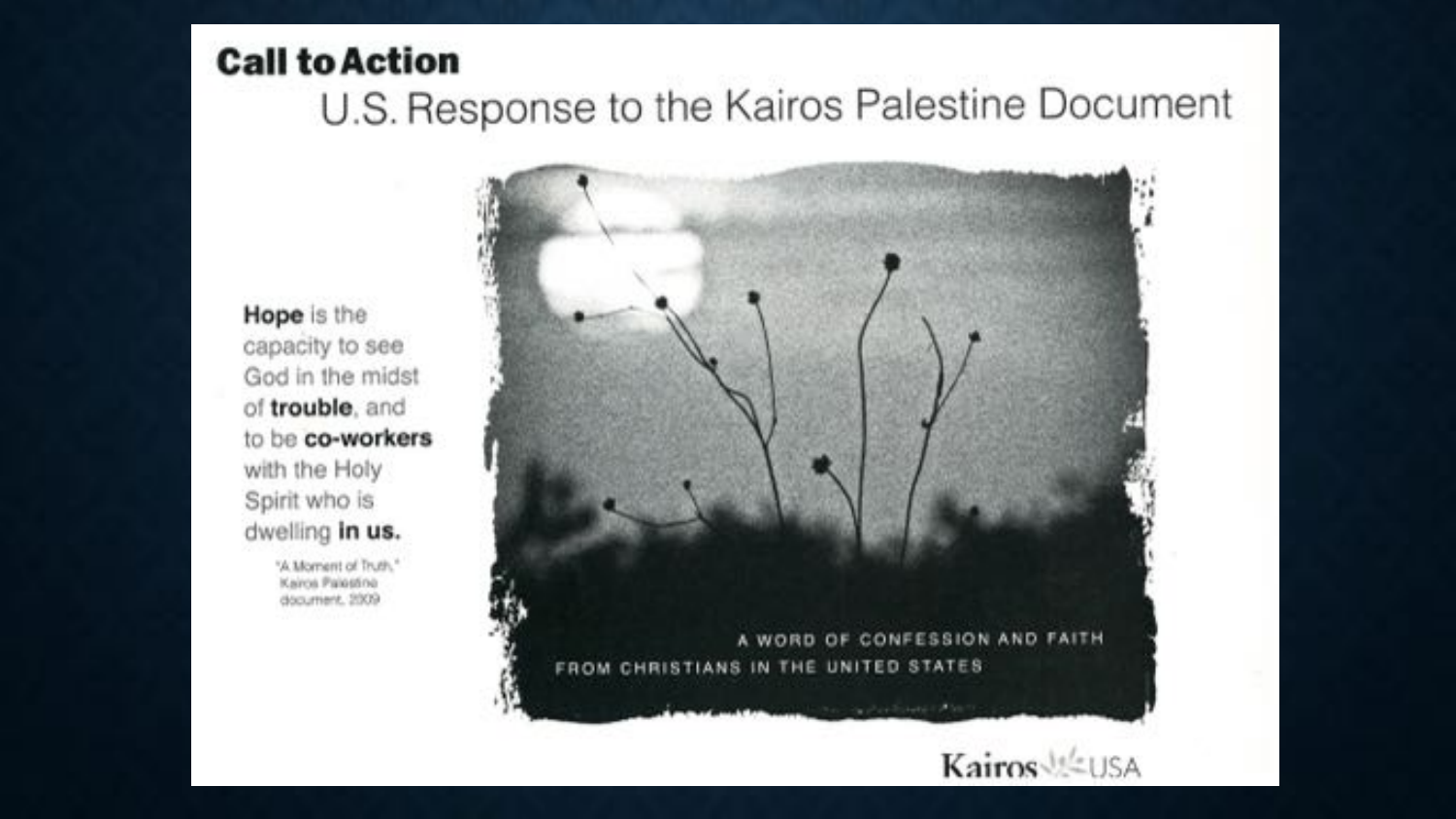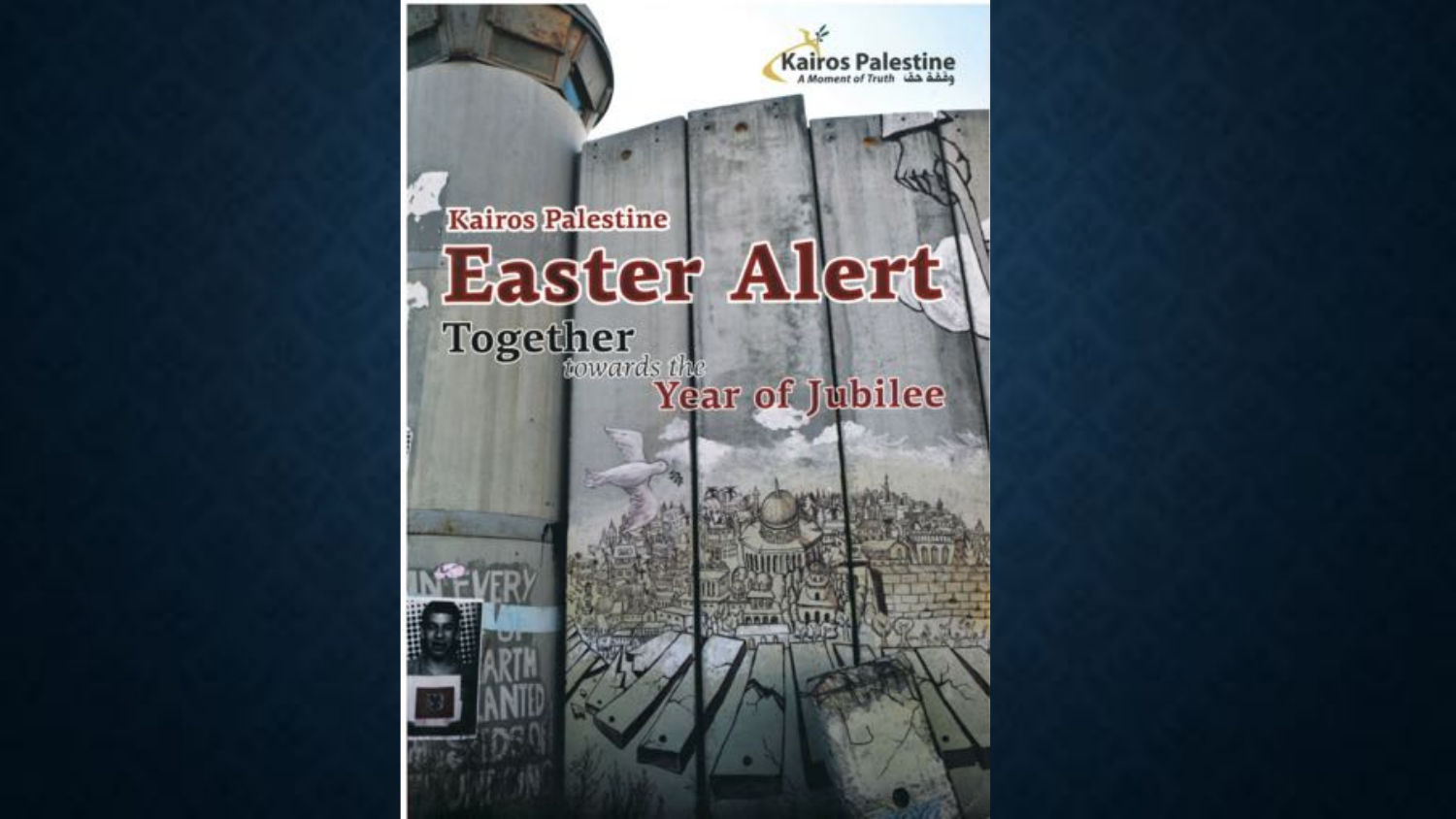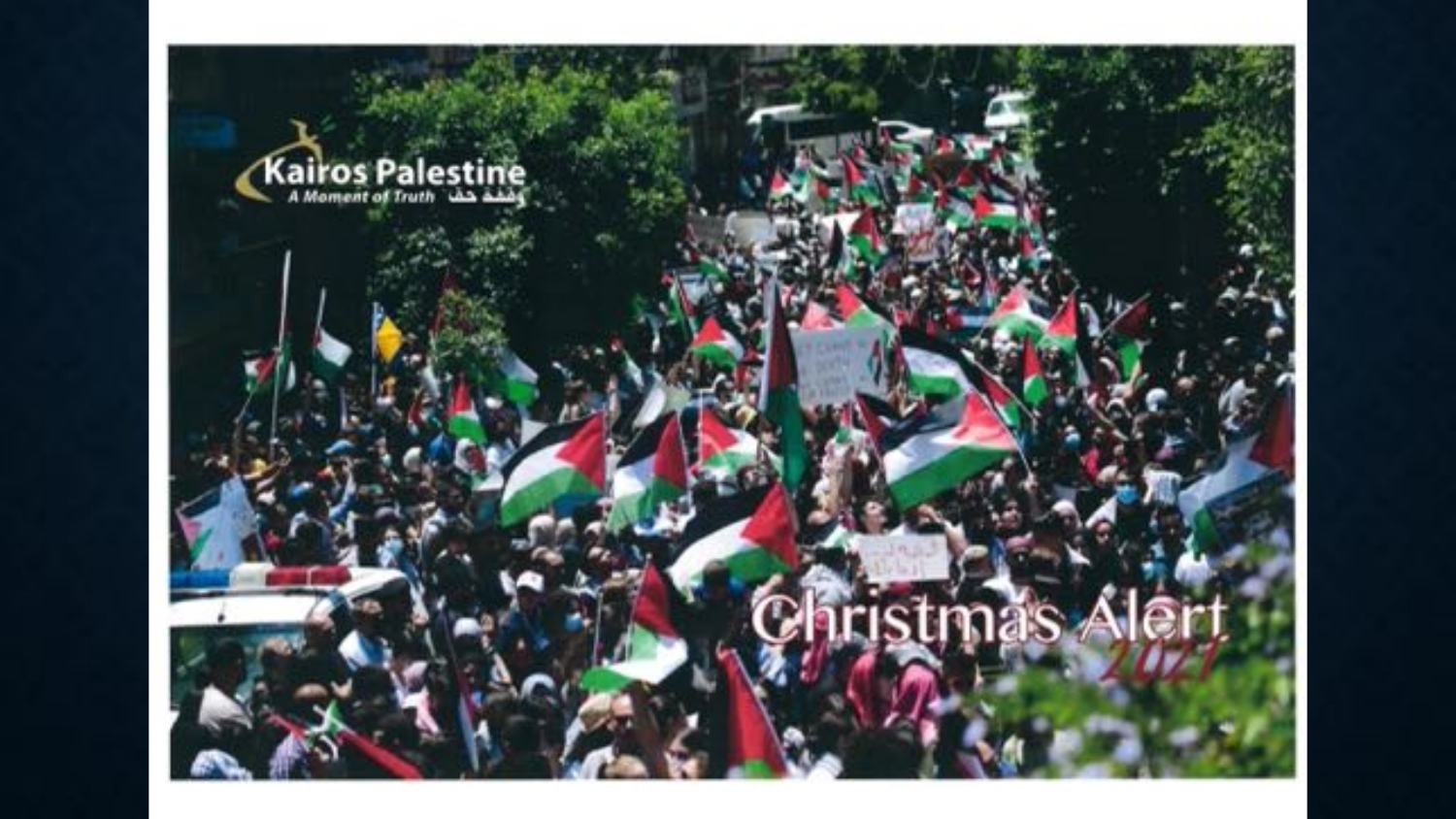### **PROGRESS TO DATE**

- Support from over 30 countries in adopting, signing, endorsing and promoting the Kairos belief encouraged by the world Global Kairos for JUSTICE everywhere.
- Strong and important link with South Africa and its churches
- Latest document of Kairos Palestine movement with Global Kairos for Justice. Cry for hope, July 2020 signed so far by 21, 937 people around the world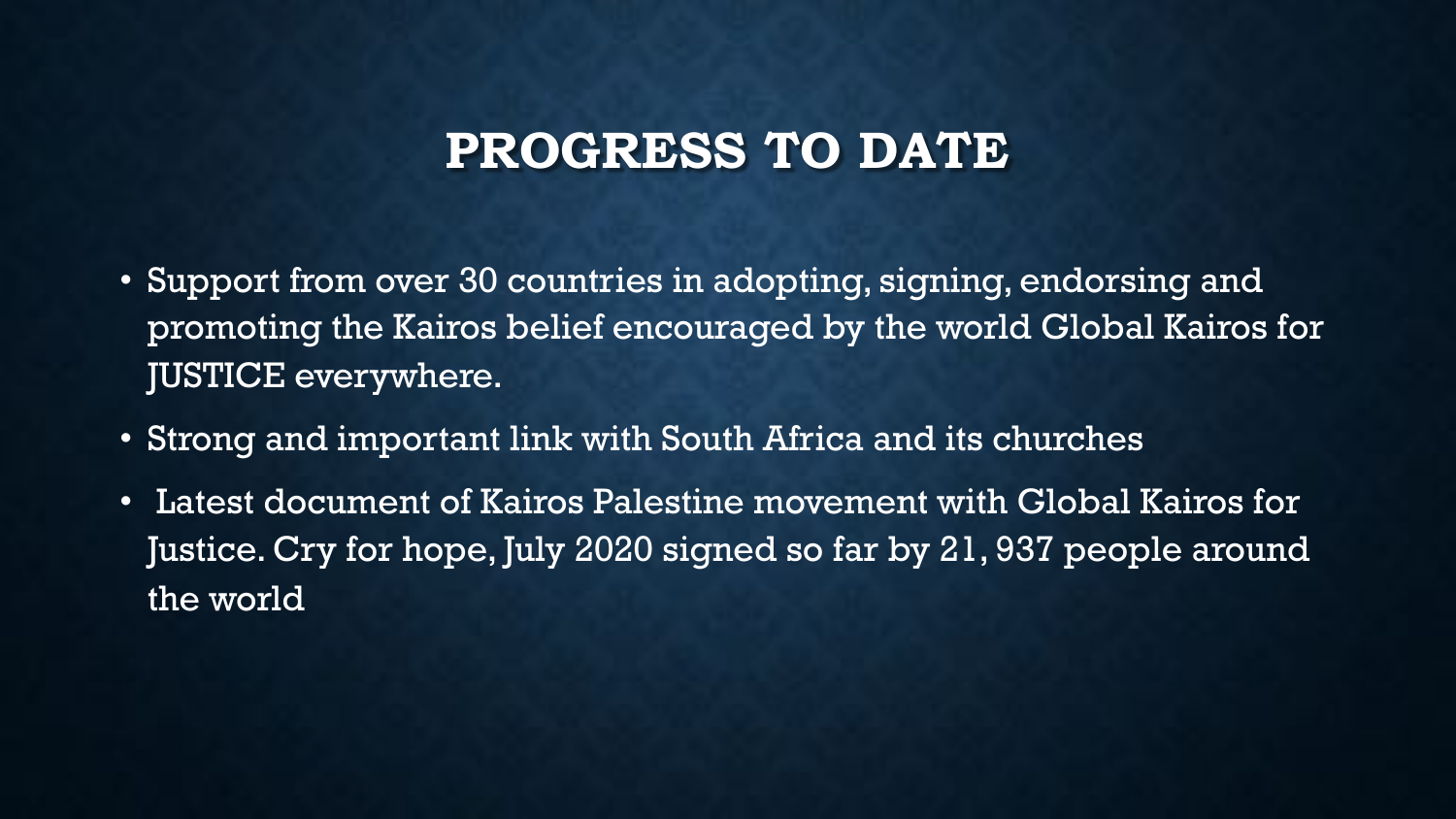#### Kairos South Africa 30th Anniversary Statement: Dangerous Memory and Hope for the Future

Voices from the South - August 2015

https://www.karibu.no/document/kairos-30th-anniversarystatement-dangerous-memory-and-hope-for-the-future/